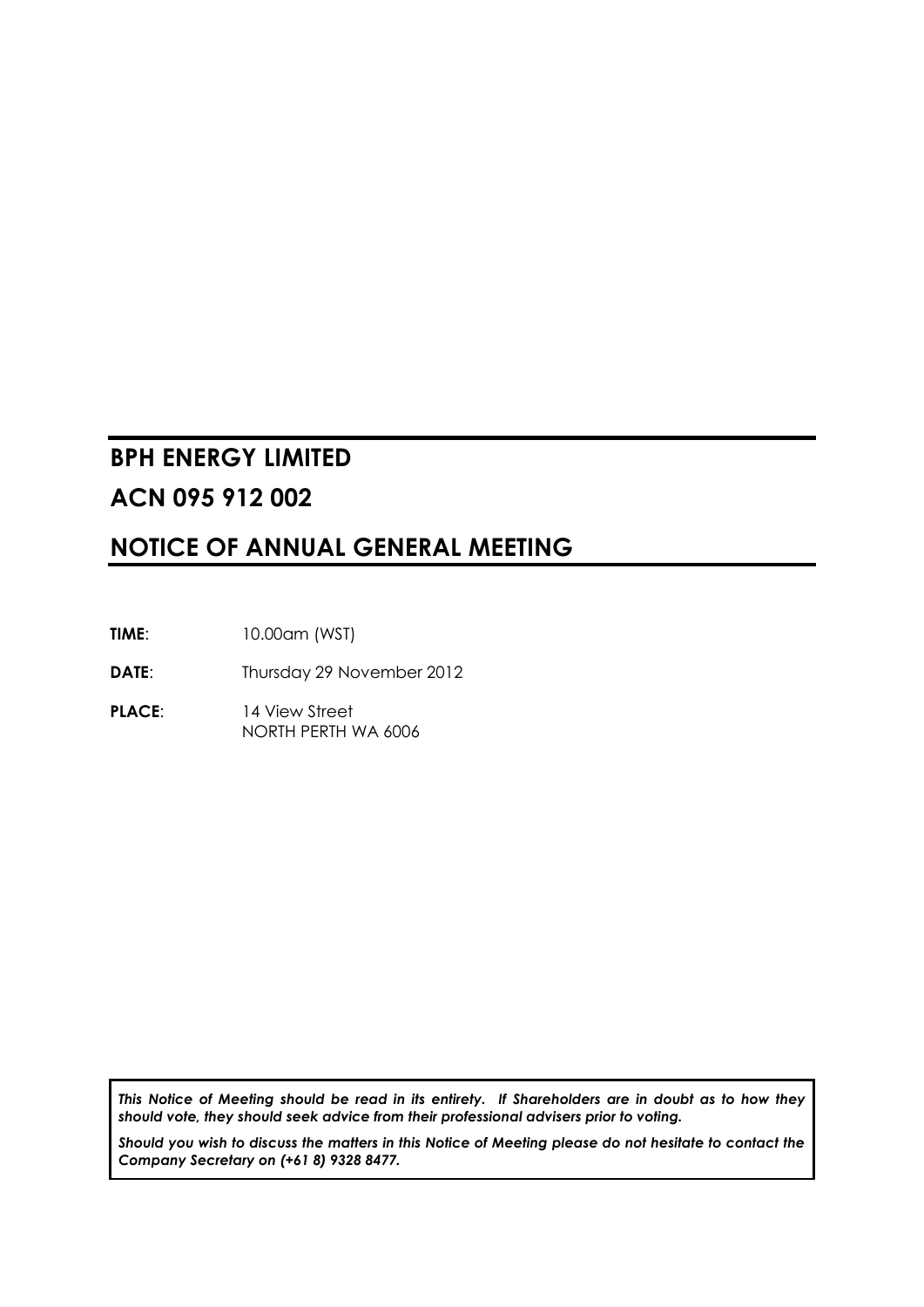# **CONTENTS**

| Business of the Meeting (setting out the proposed Resolutions) | 3        |
|----------------------------------------------------------------|----------|
| Explanatory Statement (explaining the proposed Resolutions)    | .5       |
| Glossary                                                       | 13.      |
| Annexure A (Nomination of Auditor)                             | 14       |
| Proxy Form                                                     | Attached |

# **IMPORTANT INFORMATIO N**

#### **Time and place of Meeting**

Notice is given that the annual general meeting of the Shareholders to which this Notice of Meeting relates will be held at 10.00am (WST) on Thursday 29 November 2012 at:

14 View Street NORTH PERTH WA 6006

#### **Your vote is important**

The business of the Annual General Meeting affects your shareholding and your vote is important.

#### **Voting eligibility**

The Directors have determined pursuant to Regulation 7.11.37 of the Corporations Regulations 2001 (Cth) that the persons eligible to vote at the Annual General Meeting are those who are registered Shareholders at 7.00pm (Sydney time) on Tuesday 27 November 2012.

#### **Voting in person**

To vote in person, attend the Annual General Meeting at the time, date and place set out above.

#### **Voting by proxy**

To vote by proxy, please complete and sign the enclosed Proxy Form and return by the time and in accordance with the instructions set out on the Proxy Form.

In accordance with section 249L of the Corporations Act, members are advised that:

- each member has a right to appoint a proxy;
- the proxy need not be a member of the Company; and
- a member who is entitled to cast 2 or more votes may appoint 2 proxies and may specify the proportion or number of votes each proxy is appointed to exercise. If the member appoints 2 proxies and the appointment does not specify the proportion or number of the member's votes, then in accordance with section 249X(3) of the Corporations Act, each proxy may exercise one-half of the votes.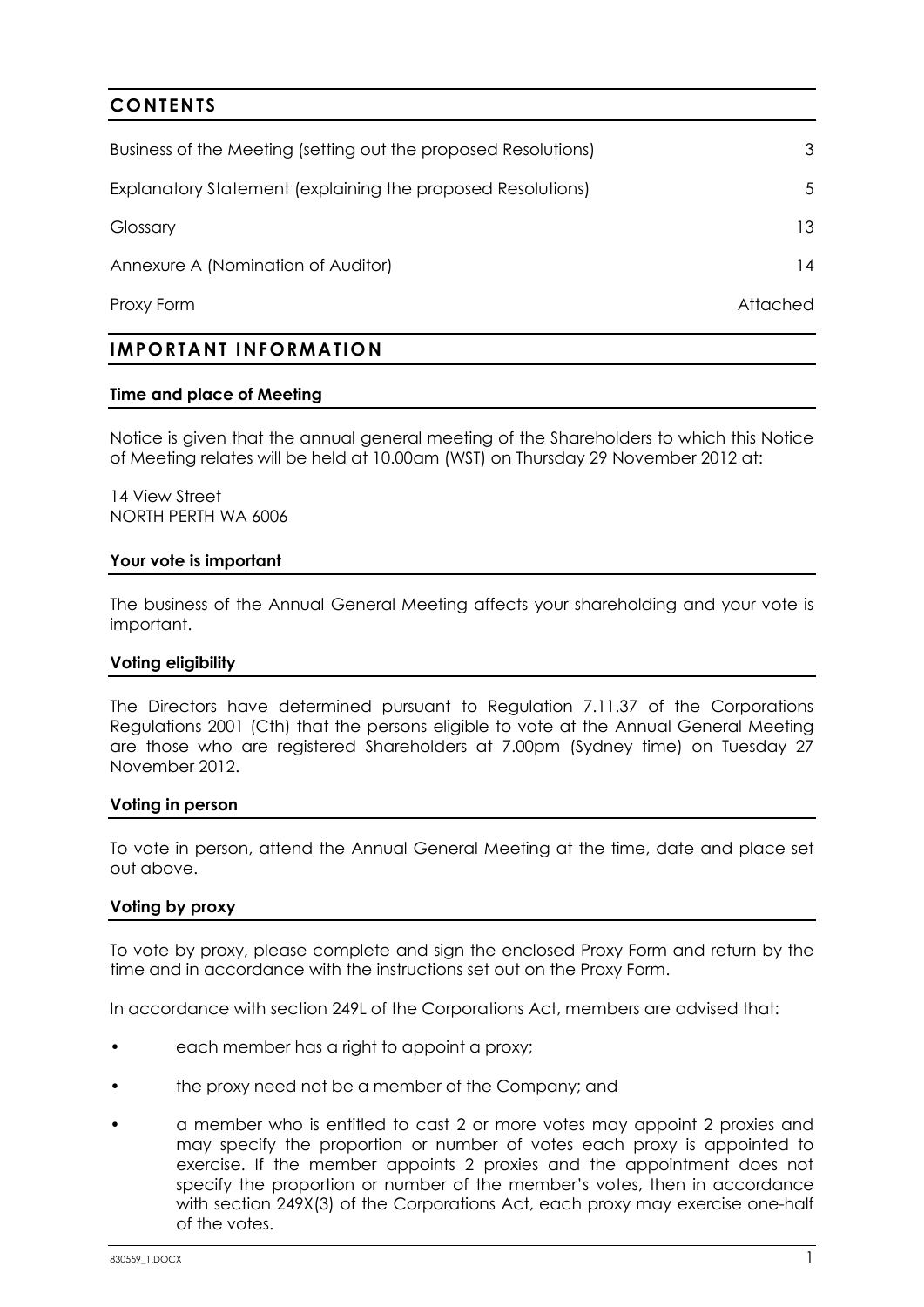New sections 250BB and 250BC of the Corporations Act came into effect on 1 August 2011 and apply to voting by proxy on or after that date. Shareholders and their proxies should be aware of these changes to the Corporations Act, as they will apply to this Annual General Meeting. Broadly, the changes mean that:

- if proxy holders vote, they must cast all directed proxies as directed; and
- any directed proxies which are not voted will automatically default to the Chair, who must vote the proxies as directed.

Further details on these changes are set out below.

## *Proxy vote if appointment specifies way to vote*

Section 250BB(1) of the Corporations Act provides that an appointment of a proxy may specify the way the proxy is to vote on a particular resolution and, **if it does**:

- the proxy need not vote on a show of hands, but if the proxy does so, the proxy must vote that way (i.e. as directed); and
- if the proxy has 2 or more appointments that specify different ways to vote on the resolution – the proxy must not vote on a show of hands; and
- if the proxy is the chair of the meeting at which the resolution is voted on the proxy must vote on a poll, and must vote that way (i.e. as directed); and
- if the proxy is not the chair the proxy need not vote on the poll, but if the proxy does so, the proxy must vote that way (i.e. as directed).

#### *Transfer of non-chair proxy to chair in certain circumstances*

Section 250BC of the Corporations Act provides that, if:

- an appointment of a proxy specifies the way the proxy is to vote on a particular resolution at a meeting of the Company's members; and
- the appointed proxy is not the chair of the meeting; and
- at the meeting, a poll is duly demanded on the resolution; and
- either of the following applies:
	- $\triangleright$  the proxy is not recorded as attending the meeting;
	- $\triangleright$  the proxy does not vote on the resolution,

the chair of the meeting is taken, before voting on the resolution closes, to have been appointed as the proxy for the purposes of voting on the resolution at the meeting.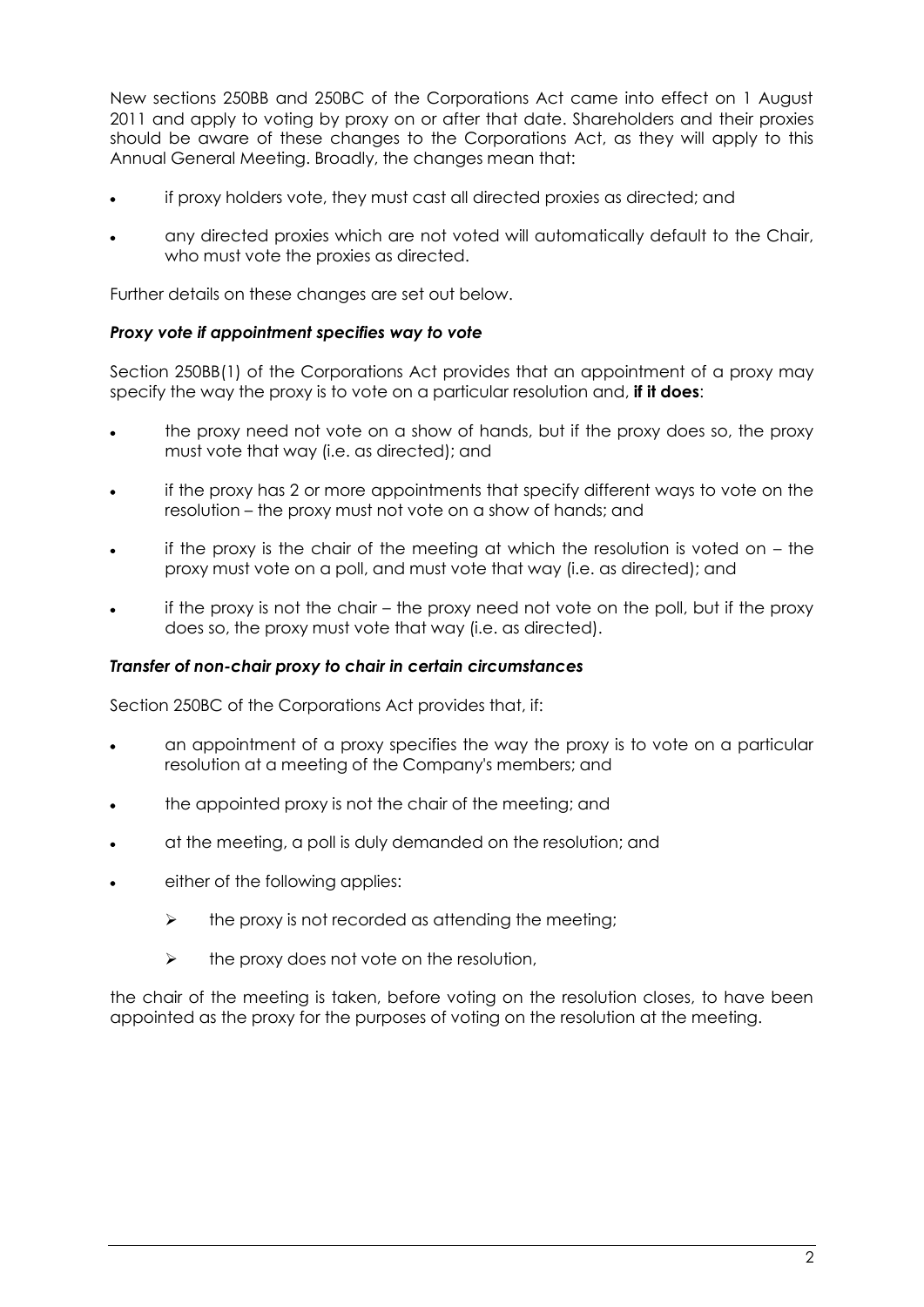# **BUSINESS OF THE MEETING**

#### **AGENDA**

#### **ORDINARY BUSINESS**

#### **Financial Statements and Reports**

To receive and consider the annual financial report of the Company for the financial year ended 30 June 2012 together with the declaration of the Directors, the Directors' Report, the Remuneration Report and the auditor's report.

#### **1. RESOLUTION 1 – ADOPTION OF REMUNERATION REPORT**

To consider and, if thought fit, to pass, with or without amendment, the following resolution as a **non-binding resolution**:

*"That, for the purpose of Section 250R(2) of the Corporations Act and for all other purposes, approval is given for the adoption of the Remuneration Report as contained in the Company's annual financial report for the financial year ended 30 June 2012."*

#### **Note: the vote on this Resolution is advisory only and does not bind the Directors or the Company.**

#### **Voting Prohibition Statement:**

A vote on this Resolution must not be cast (in any capacity) by or on behalf of any of the following persons:

- (a) a member of the Key Management Personnel, details of whose remuneration are included in the Remuneration Report; or
- (b) a Closely Related Party of such a member.

However, a person (the **voter**) described above may cast a vote on this Resolution as a proxy if the vote is not cast on behalf of a person described above and either:

- (c) the voter is appointed as a proxy by writing that specifies the way the proxy is to vote on the Resolution; or
- (d) the voter is the Chair and the appointment of the Chair as proxy:
	- (i) does not specify the way the proxy is to vote on this Resolution; and
	- (ii) expressly authorises the Chair to exercise the proxy even if the Resolution is connected directly or indirectly with the remuneration of a member of the Key Management Personnel for the Company, or if the Company is part of a consolidated entity, for the entity.

# **2. RESOLUTION** *2* **– RE-ELECTION OF DIRECTOR – MR GREG GILBERT**

To consider and, if thought fit, to pass, with or without amendment, the following resolution as an **ordinary resolution**:

*"That, for the purpose of clause 13.2 of the Constitution and for all other purposes, Mr Greg Gilbert, a Director, retires by rotation, and being eligible, is re-elected as a Director."*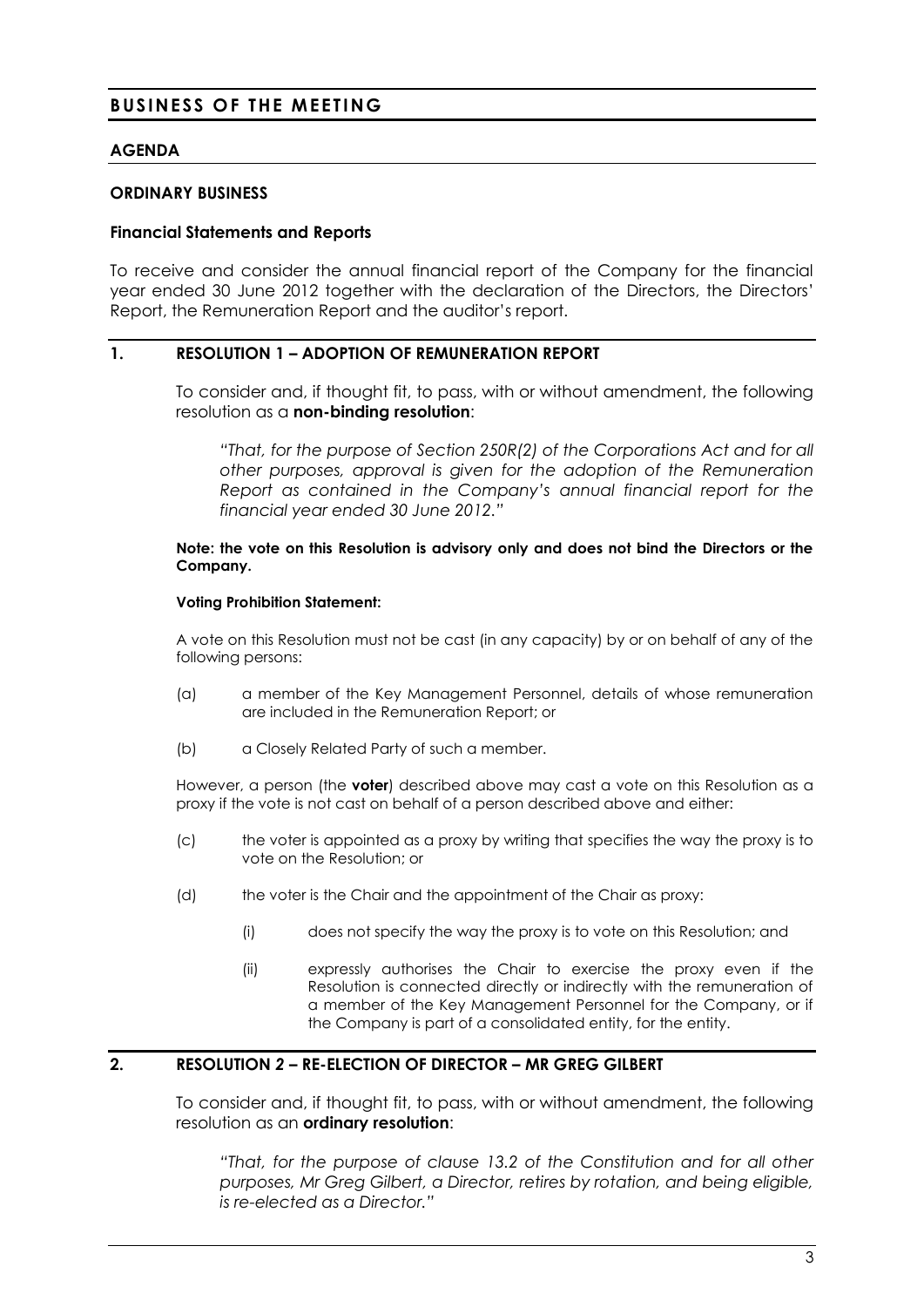## **3. RESOLUTION 3 – APPROVAL OF 10% PLACEMENT CAPACITY– SHARES**

To consider and, if thought fit, to pass, with or without amendment, the following resolution as a **special resolution**:

*"That, for the purpose of Listing Rule 7.1A and for all other purposes, approval is given for the issue of Equity Securities totalling up to 10% of the Shares on issue, calculated in accordance with the formula prescribed in Listing Rule 7.1A.2 and on the terms and conditions set out in the Explanatory Statement."*

**Voting Exclusion:** The Company will disregard any votes cast on this Resolution by any person who may participate in the issue of Equity Securities under this Resolution and a person who might obtain a benefit, except a benefit solely in the capacity of a holder of ordinary securities, if the Resolution is passed and any associates of those persons. However, the Company will not disregard a vote if it is cast by a person as a proxy for a person who is entitled to vote, in accordance with the directions on the Proxy Form, or, it is cast by the person chairing the meeting as proxy for a person who is entitled to vote, in accordance with a direction on the Proxy Form to vote as the proxy decides.

#### **4. RESOLUTION 4 – REPLACEMENT OF AUDITOR**

To consider and, if thought fit, to pass, with or without amendment, the following resolution as an **ordinary resolution**:

*"That, for the purposes of Section 327B of the Corporations Act and for all other purposes, Nexia Perth, having been nominated by a Shareholder and having consented in writing to act in the capacity of auditor, be appointed as auditor of the Company with effect from the close of the Meeting."*

#### **Dated: 25 September 2012**

**By order of the Board**

Antons

**Deborah Ambrosini Director and Company Secretary**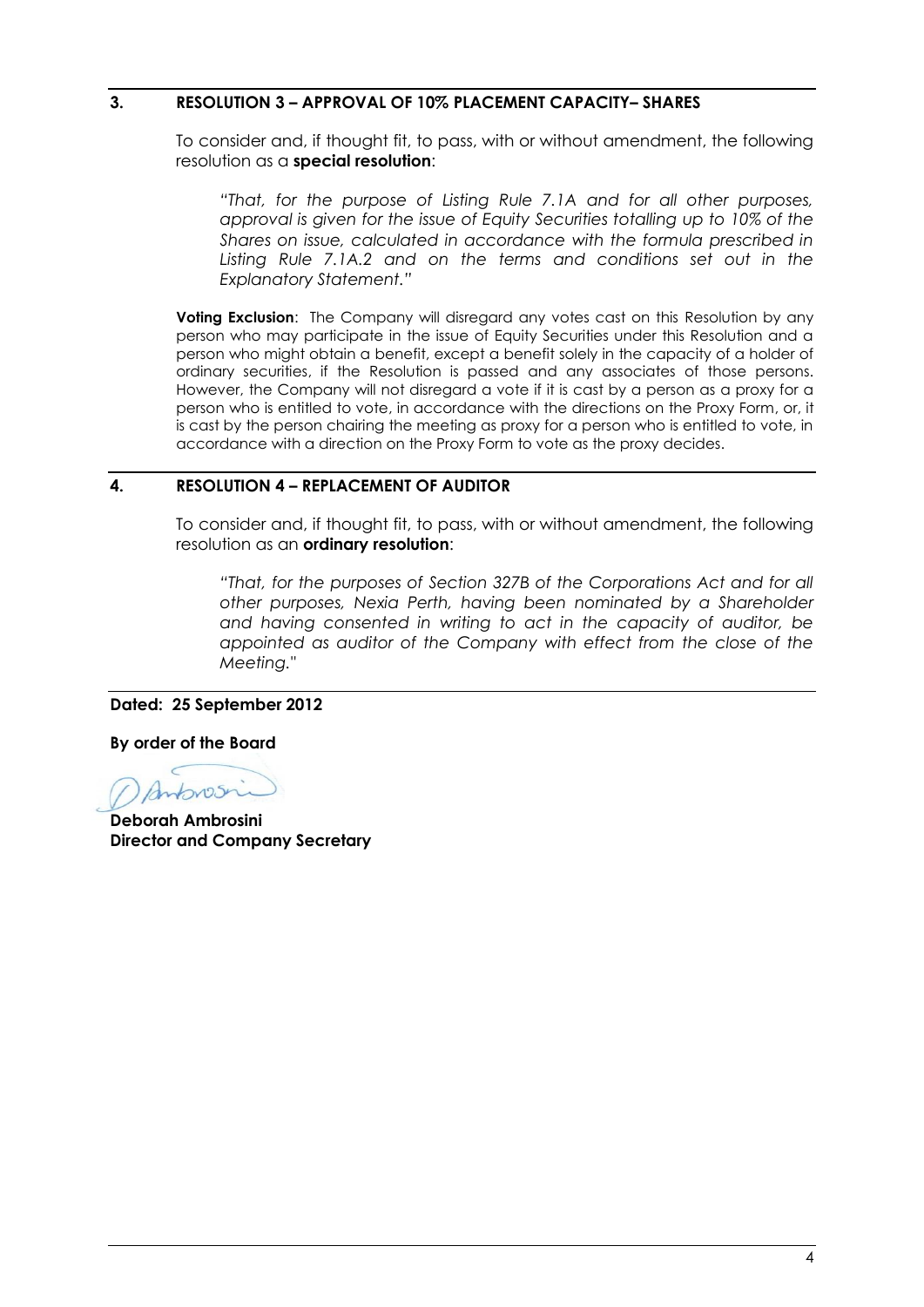# **EXPLANATORY STATEMENT**

This Explanatory Statement has been prepared to provide information which the Directors believe to be material to Shareholders in deciding whether or not to pass the Resolutions which are the subject of the business of the Meeting.

## **FINANCIAL STATEMENTS AND REPORTS**

In accordance with the Constitution, the business of the Meeting will include receipt and consideration of the annual financial report of the Company for the financial year ended 30 June 2012 together with the declaration of the Directors, the Directors' Report, the Remuneration Report and the auditor's report.

The Company will not provide a hard copy of the Company's annual financial report to Shareholders unless specifically requested to do so. The Company's annual financial report is available on its website at www.bphenergy.com.au.

# **1. RESOLUTION 1 – ADOPTION OF REMUNERATION REPORT**

#### **1.1 General**

The Corporations Act requires that at a listed company's annual general meeting, a resolution that the remuneration report be adopted must be put to the shareholders. However, such a resolution is advisory only and does not bind the Directors or the Company.

The Remuneration Report sets out the Company's remuneration arrangements for the Directors and senior management of the Company. The Remuneration Report is part of the Directors' report contained in the annual financial report of the Company for the financial year ended 30 June 2012.

A reasonable opportunity will be provided for discussion of the Remuneration Report at the Annual General Meeting.

#### **1.2 Voting consequences**

Under recent changes to the Corporations Act which came into effect on 1 July 2011, if at least 25% of the votes cast on a remuneration report resolution are voted against adoption of the remuneration report in two consecutive annual general meetings, the Company will be required to put to Shareholders a resolution proposing the calling of a general meeting to consider the appointment of Directors of the Company (**Spill Resolution**) at the second annual general meeting.

If more than 50% of shareholders vote in favour of the Spill Resolution, the Company must convene the general meeting (**Spill Meeting**) within 90 days of the second annual general meeting.

All of the Directors of the Company who were in office when the Directors' report (as included in the Company's annual financial report for the financial year ended immediately before the second annual general meeting) was approved, other than the Managing Director, will cease to hold office immediately before the end of the Spill Meeting but may stand for re-election at the Spill Meeting.

Following the Spill Meeting those persons whose election or re-election as Directors is approved will be the Directors of the Company.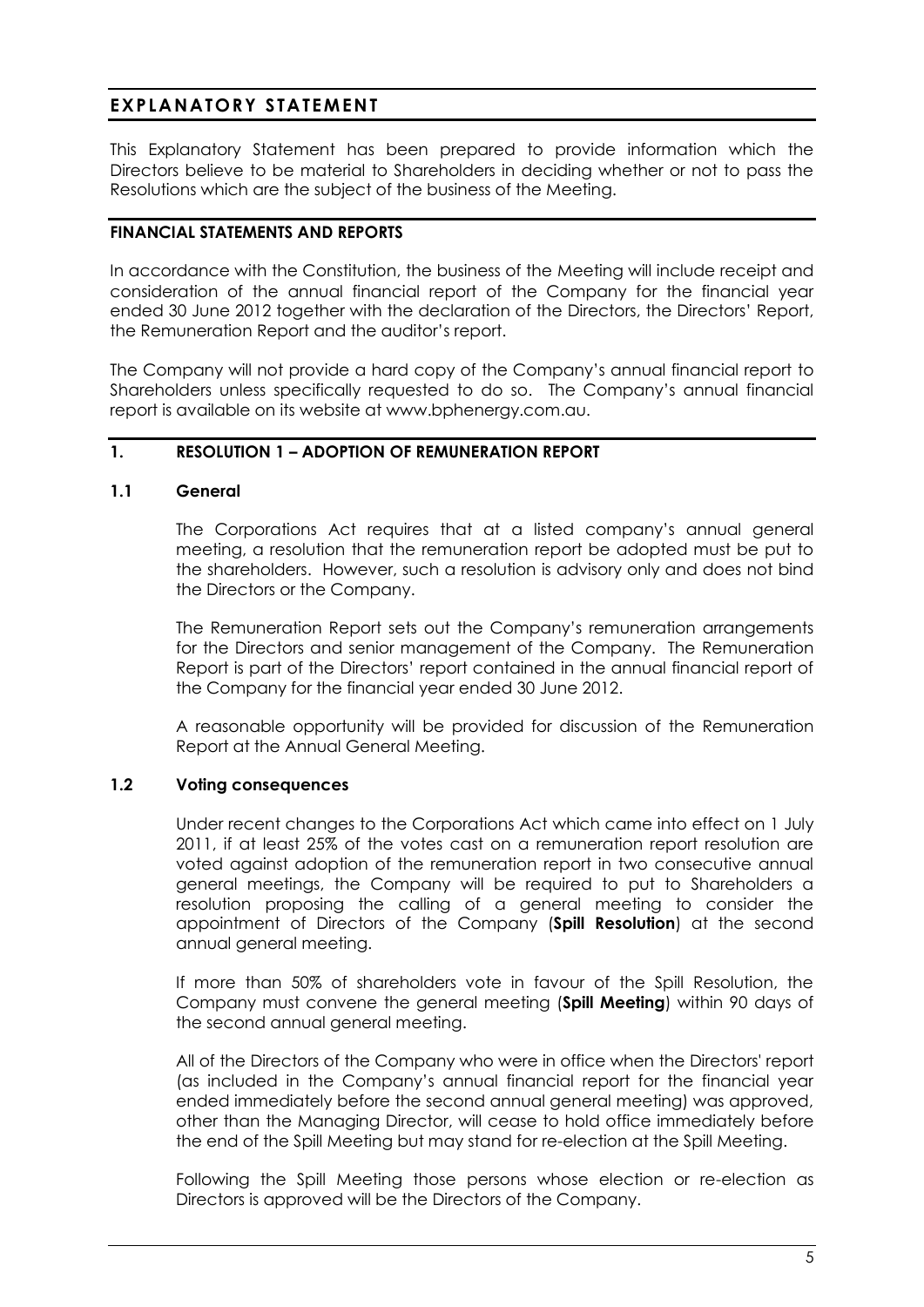At the Company's annual general meeting for the year ended 30 June 2011, the votes cast against the remuneration report considered at that annual general meeting were less than 25%. Accordingly, the Spill Resolution is not relevant for this Annual General Meeting.

## **1.3 Proxy restrictions**

Shareholders appointing a proxy for Resolution 1 should note the following:

## *If you appoint a member of the Key Management Personnel as your proxy*

If you elect to appoint a member of Key Management Personnel whose remuneration details are included in the Remuneration Report, or a Closely Related Party of that member, *you must direct the proxy how they are to vote*. Undirected proxies granted to these persons will not be included in any vote on Resolution 1.

## *If you appoint the Chair as your proxy*

If you elect to appoint the Chair as your proxy, you *do not* need to direct the Chair how you wish them to exercise your vote on Resolution 1, however if you do not direct the Chair how to vote, *you must tick the acknowledgement on the proxy form to acknowledge that the Chair may exercise their discretion in exercising your proxy even though Resolution 1 is connected directly or indirectly with the remuneration of Key Management Personnel*.

#### *If you appoint any other person as your proxy*

You *do not* need to direct your proxy how to vote, and you *do not* need to tick any further acknowledgement on the proxy form.

# **1.4 Definitions**

**Key Management Personnel** has the same meaning as in the accounting standards and broadly includes those persons having authority and responsibility for planning, directing and controlling the activities of the Company, directly or indirectly, including any director (whether executive or otherwise) of the Company.

**Closely Related Party** of a member of the Key Management Personnel means:

- (a) a spouse or child of the member;
- (b) a child of the member's spouse;
- (c) a dependent of the member or the member's spouse;
- (d) anyone else who is one of the member's family and may be expected to influence the member, or be influenced by the member, in the member's dealing with the entity;
- (e) a company the member controls; or
- (f) a person prescribed by the *Corporations Regulations 2001 (Cth*).

**Remuneration Report** means the remuneration report set out in the Director's report section of the Company's annual financial report for the year ended 30 June 2012.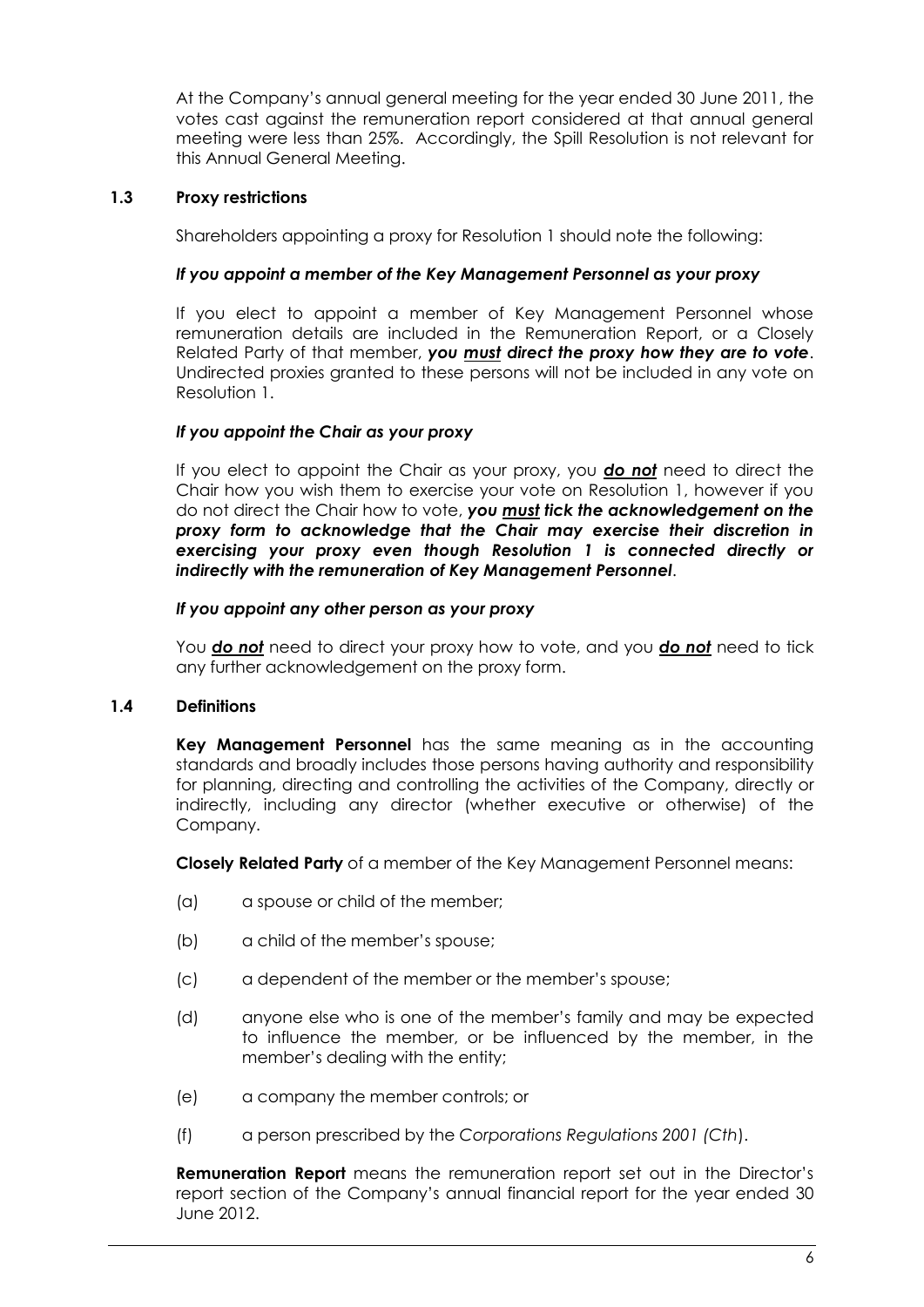## **2. RESOLUTION 2 – RE-ELECTION OF DIRECTOR – MR GREG GILBERT**

Clause 13.2 of the Constitution requires that at the Company's annual general meeting in every year, one-third of the Directors for the time being, or, if their number is not a multiple of 3, then the number nearest one-third (rounded upwards in case of doubt), shall retire from office, provided always that no Director (except a Managing Director) shall hold office for a period in excess of 3 years, or until the third annual general meeting following his or her appointment, whichever is the longer, without submitting himself or herself for re-election.

The Directors to retire at an annual general meeting are those who have been longest in office since their last election, but, as between persons who became Directors on the same day, those to retire shall (unless they otherwise agree among themselves) be determined by drawing lots.

A Director who retires by rotation under clause 13.2 of the Constitution is eligible for re-election.

The Company currently has four Directors and accordingly one must retire.

Mr Greg Gilbert, the Director longest in office since his last election, retires by rotation and seeks re-election.

#### **3. RESOLUTION 3 – APPROVAL OF 10% PLACEMENT CAPACITY– SHARES**

#### **3.1 General**

ASX Listing Rule 7.1A provides that an Eligible Entity may seek shareholder approval at its annual general meeting to allow it to issue Equity Securities up to 10% of its issued capital (**10% Placement Capacity**). An approval under Listing Rue 7.1A remains valid until the earlier of:

- (a) the date falling 12 months after the date on which the approval is granted; and
- (b) the date shareholders approve a transaction under Listing Rule 11.1.2 (for a significant change to the nature or scale of the Company's activities) or 11.2 (for a disposal of the Company's main undertaking).

An Eligible Entity is one that, as at the date of the relevant annual general meeting:

- (a) is not included in the S&P/ASX 300 Index; and
- (b) has a maximum market capitalisation (excluding restricted securities and securities quoted on a deferred settlement basis) of \$300,000,000.

The Company is an Eligible Entity as it is not included in the S&P/ASX 300 Index and has a current market capitalisation of \$2,933,558.

If Shareholders approve Resolution 3, the number of Equity Securities the Company may issue under the 10% Placement Capacity will be determined in accordance with the formula prescribed in ASX Listing Rule 7.1A.2 (as set out in Section 3.2 below).

The effect of Resolution 3 will be to allow the Directors to issue Equity Securities up to 10% of the Company's fully paid ordinary securities on issue under the 10% Placement Capacity during the period up to 12 months after the Meeting,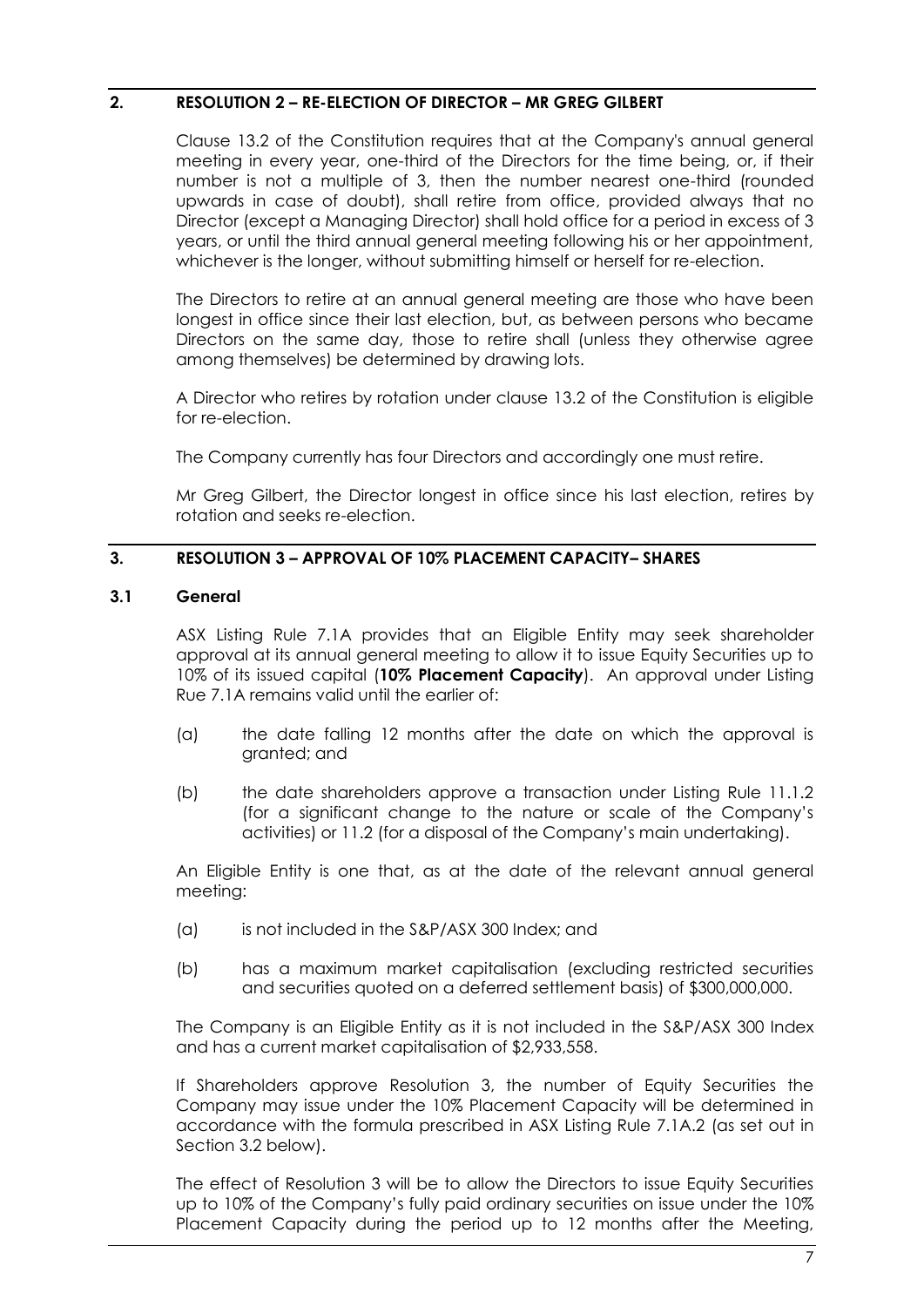without subsequent Shareholder approval and without using the Company's 15% annual placement capacity granted under Listing 7.1.

Resolution 3 is a special resolution. Accordingly, at least 75% of votes cast by Shareholders present and eligible to vote at the Meeting must be in favour of Resolution 3 for it to be passed.

# **3.2 ASX Listing Rule 7.1A**

ASX Listing Rule 7.1A came into effect on 1 August 2012 and enables an Eligible Entity to seek shareholder approval at its annual general meeting to issue Equity Securities in addition to those under the Eligible Entity's 15% annual placement capacity.

Any Equity Securities issued must be in the same class as an existing class of quoted Equity Securities. The Company currently has one class of quoted Equity Securities on issue, being the Shares (ASX Code: BPH).

The exact number of Equity Securities that the Company may issue under an approval under Listing Rule 7.1A will be calculated according to the following formula:

 $(A \times D) - E$ 

Where:

- **A** is the number of Shares on issue 12 months before the date of issue or agreement:
	- (i) plus the number of Shares issued in the previous 12 months under an exception in ASX Listing Rule 7.2;
	- (ii) plus the number of partly paid shares that became fully paid in the previous 12 months;
	- (iii) plus the number of Shares issued in the previous 12 months with approval of holders of Shares under Listing Rules 7.1 and 7.4;
	- (iv) less the number of Shares cancelled in the previous 12 months.
- **D** is 10%.
- **E** is the number of Equity Securities issued or agreed to be issued under ASX Listing Rule 7.1A.2 in the 12 months before the date of issue or agreement to issue that are not issued with the approval of holders of Ordinary Securities under ASX Listing Rule 7.1 or 7.4.

#### **3.3 Technical information required by ASX Listing Rule 7.1A**

Pursuant to and in accordance with ASX Listing Rule 7.3A, the information below is provided in relation to this Resolution 3:

#### (a) **Minimum price**

The minimum price at which the Equity Securities may be issued is 75% of the volume weighted average price of Equity Securities in that class, calculated over the 15 ASX trading days on which trades in that class were recorded immediately before: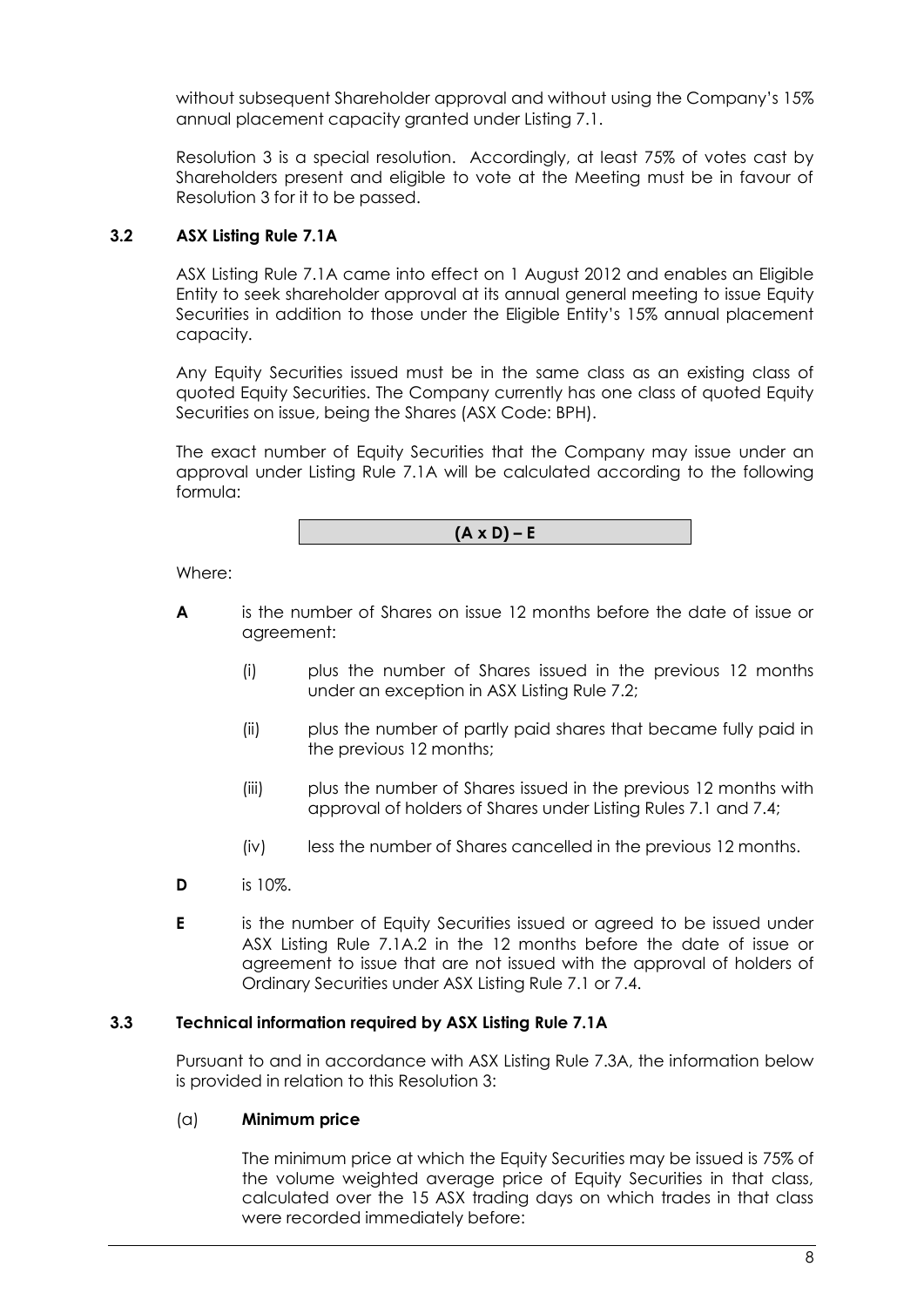- (i) the date on which the price at which the Equity Securities are to be issued is agreed; or
- (ii) if the Equity Securities are not issued within 5 ASX trading days of the date in Section  $3.3(a)(i)$ , the date on which the Equity Securities are issued.

# (b) **Date of issue**

The Equity Securities may be issued under the 10% Placement Capacity commencing on the date of the Meeting and expiring on the first to occur of the following:

- (i) 12 months after the date of this Meeting; and
- (ii) the date of approval by Shareholders of any transaction under ASX Listing Rules 11.1.2 (a significant change to the nature or scale of the Company's activities) or 11.2 (disposal of the Company's main undertaking) (after which date, an approval under Listing Rule 7.1A ceases to be valid),

or such longer period if allowed by ASX (**10% Placement Capacity Period**).

## (c) **Risk of voting dilution**

Any issue of Equity Securities under the 10% Placement Capacity will dilute the interests of Shareholders who do not receive any Shares under the issue.

If Resolution 3 is approved by Shareholders and the Company issues the maximum number of Equity Securities available under the 10% Placement Capacity, the economic and voting dilution of existing Shares would be as shown in the table below.

The table below shows the dilution of existing Shareholders calculated in accordance with the formula outlined in ASX Listing Rule 7.1A(2), on the basis of the current market price of Shares and the current number of Equity Securities on issue as at the date of this Notice.

The table also shows the voting dilution impact where the number of Shares on issue (variable A in the formula) changes and the economic dilution where there are changes in the issue price of Shares issued under the 10% Placement Capacity.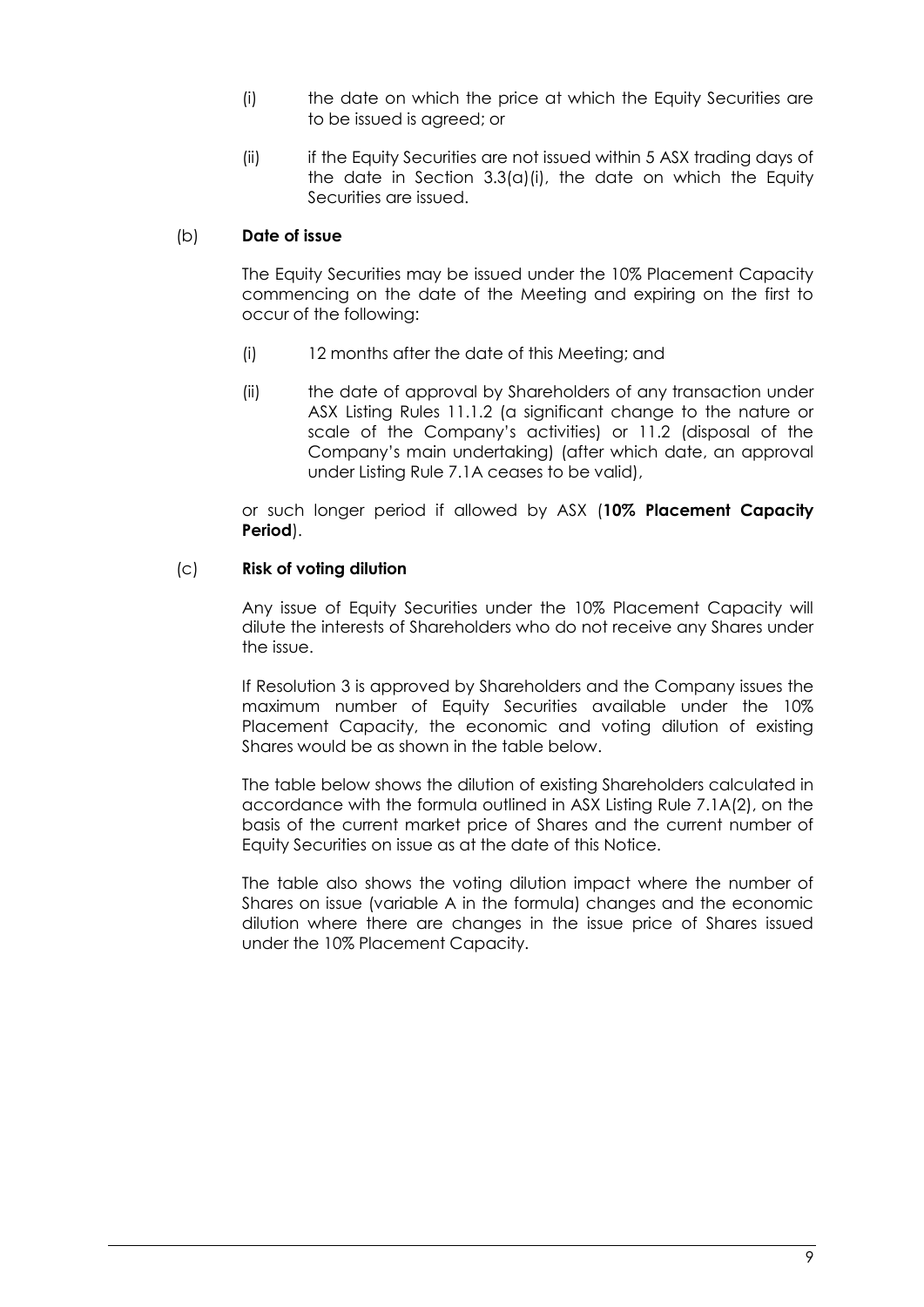|                                               |                                                                            | <b>Dilution</b>                                                                                    |                                                                                                                    |                                                                                                |                                                                                                                    |  |  |
|-----------------------------------------------|----------------------------------------------------------------------------|----------------------------------------------------------------------------------------------------|--------------------------------------------------------------------------------------------------------------------|------------------------------------------------------------------------------------------------|--------------------------------------------------------------------------------------------------------------------|--|--|
| Number of<br><b>Shares</b> on<br><b>Issue</b> | Number of<br><b>Shares</b><br>issued<br>under 10%<br>Placement<br>Capacity | <b>Dilutionary</b><br>effect of<br>issue of<br><b>Shares</b><br>under 10%<br>Placement<br>Capacity | <b>Funds</b><br>raised<br>based on<br>issue price<br>of \$0.0085<br>(50%<br>decrease in<br>current<br>issue price) | <b>Funds</b><br>raised<br>based on<br>issue price<br>of \$0.017<br>(Current<br>issue<br>price) | <b>Funds</b><br>raised<br>based on<br>issue price<br>of \$0.0255<br>(50%<br>increase in<br>current<br>issue price) |  |  |
| 172,562,245<br>(Current)                      | 17,256,225                                                                 | 9.09%                                                                                              | \$146,678                                                                                                          | \$293,356                                                                                      | \$440,034                                                                                                          |  |  |
| 258,843,368<br>$(50\%$<br>increase)*          | 25,884,337                                                                 | 13.04%                                                                                             | \$220,017                                                                                                          | \$440,034                                                                                      | \$660,051                                                                                                          |  |  |
| 345,124,490<br>(100%<br>increase)*            | 34,512,449                                                                 | 16.67%                                                                                             | \$293,356                                                                                                          | \$586,712                                                                                      | \$880,067                                                                                                          |  |  |

**\***The number of Shares on issue (variable A in the formula) could increase as a result of the issue of Shares that do not require Shareholder approval (such as under a prorata rights issue or scrip issued under a takeover offer) or that are issued with Shareholder approval under Listing Rule 7.1.

#### **The table above uses the following assumptions:**

- 1. The current shares on issue are the Shares on issue as at 14 September 2012.
- 2. The issue price set out above is the closing price of the Shares on the ASX on 13 September 2012.
- 3. The Company issues the maximum possible number of Equity Securities under the 10% Placement Capacity.
- 4. The Company has not issued any Equity Securities in the 12 months prior to the Meeting that were not issued under an exception in ASX Listing Rule 7.2 or with approval under ASX Listing Rule 7.1.
- 5. The calculations above do not show the dilution that any one particular Shareholder will be subject to. All Shareholders should consider the dilution caused to their own shareholding depending on their specific circumstances.
- 6. This table does not set out any dilution pursuant to approvals under ASX Listing Rule 7.1.

Shareholders should note that there is a risk that:

- (i) the market price for the Company's Shares may be significantly lower on the issue date than on the date of the Meeting; and
- (ii) the Shares may be issued at a price that is at a discount to the market price for those Shares on the date of issue.

#### (d) **Purpose of Issue under 10% Placement Capacity**

The Company may issue Equity Securities under the 10% Placement Capacity for the following purposes:

(i) as cash consideration, in which case the Company intends to use funds raised for its ongoing expenditure requirements in respect of its existing assets and the acquisition of new assets and investments (including expenses associated with such an acquisition) and general working capital; or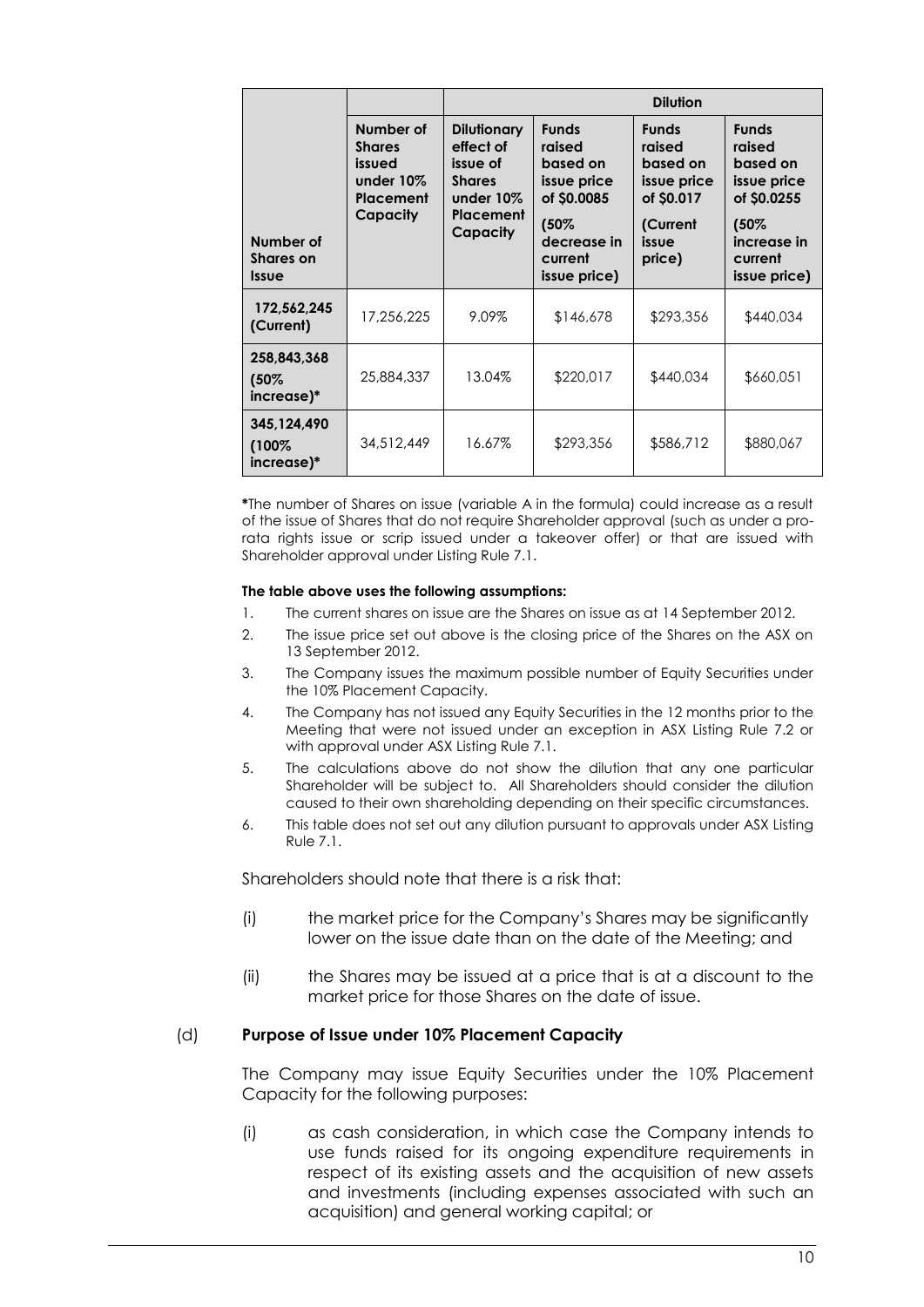(ii) as non-cash consideration for the acquisition of new assets and investments which will compliment the Company's existing projects and add value to the Company's Shareholders where the directors consider it appropriate to do so, in which case the Company will provide a valuation of the non-cash consideration as required by listing Rule 7.1A.3.

# (e) **Allocation under the 10% Placement Capacity**

The allottees of the Equity Securities to be issued under the 10% Placement Capacity have not yet been determined. However, the allottees of Equity Securities could consist of current Shareholders or new investors (or both), none of whom will be related parties of the Company.

The Company will determine the allottees at the time of the issue under the 10% Placement Capacity, having regard to the following factors:

- (i) the purpose of the issue;
- (ii) alternative methods for raising funds available to the Company at that time, including, but not limited to, an entitlement issue or other offer where existing Shareholders may participate;
- (iii) the effect of the issue of the Equity Securities on the control of the Company;
- (iv) the circumstances of the Company, including, but not limited to, the financial position and solvency of the Company;
- (v) prevailing market conditions; and
- (vi) advice from corporate, financial and broking advisers (if applicable).

# (f) **Previous Approval under ASX Listing Rule 7.1A**

The Company has not previously obtained approval under ASX Listing Rule 7.1A.

# (g) **Compliance with ASX Listing Rules 7.1A.4 and 3.10.5A**

When the Company issues Equity Securities pursuant to the 10% Placement Capacity, it will give to ASX:

- (i) a list of the allottees of the Equity Securities and the number of Equity Securities allotted to each (not for release to the market), in accordance with Listing Rule 7.1A.4; and
- (ii) the information required by Listing Rule 3.10.5A for release to the market.

# **3.4 Voting exclusion**

A voting exclusion statement is included in this Notice. As at the date of this Notice, the Company has not invited any existing Shareholder to participate in an issue of Equity Securities under ASX Listing Rule 7.1A. Therefore, no existing Shareholders will be excluded from voting on Resolution 3.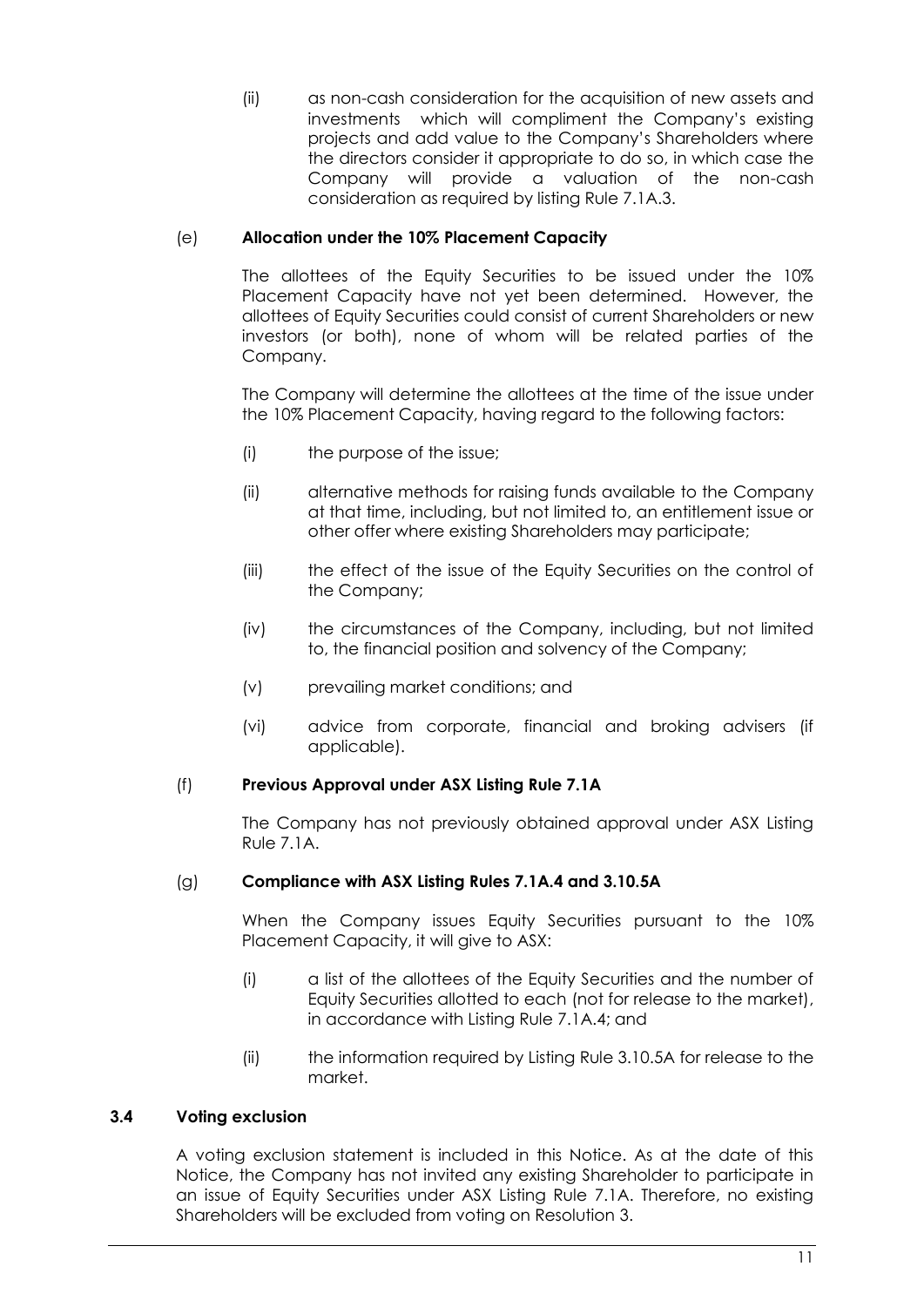## **4. RESOLUTION 4 – REPLACEMENT OF AUDITOR**

Deloitte Touche Tohmatsu, the Company's current auditor, has given notice of its intention to resign as auditor of the Company to ASIC (under Section 329(5) of the Corporations Act).

Upon receipt of ASIC's consent to their resignation, Deloitte Touche Tohmatsu has advised that it will submit a notice of resignation to the Company in accordance with Sections 329(5) of the Corporations Act, such resignation to take effect from the date of the Meeting.

In accordance with Section 328B(1) of the Corporations Act, the Company has sought and obtained a nomination from a Shareholder for Nexia Perth to be appointed as the Company's auditor. A copy of this nomination is attached to this Explanatory Statement as Annexure A.

Nexia Perth has given its written consent to act as the Company's auditor, subject to Shareholder approval and the resignation of Deloitte Touche Tohmatsu.

If Resolution 4 is passed, the appointment of Nexia Perth as the Company's auditor will take effect from the close of the Annual General Meeting.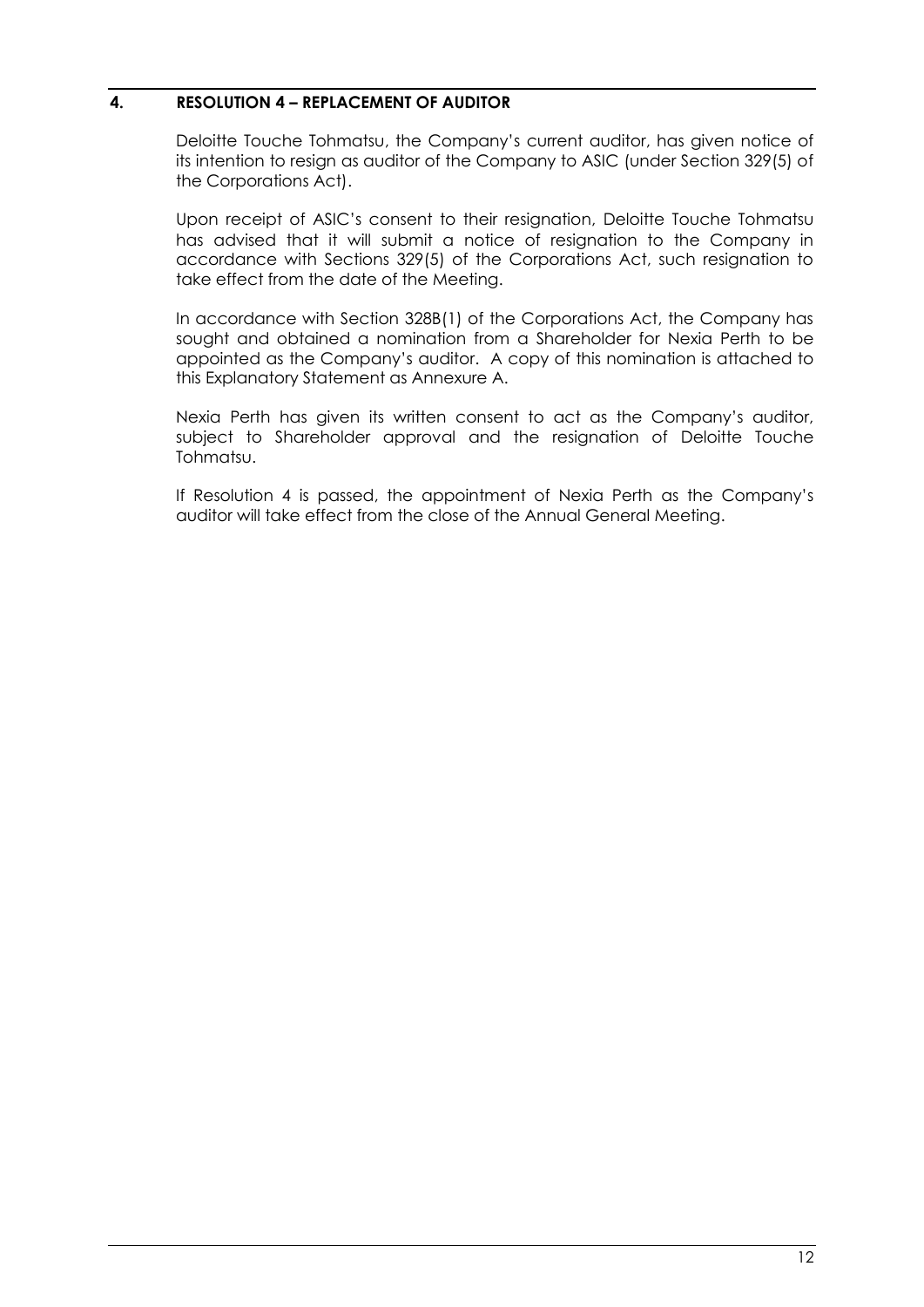# **GLOSSARY**

**\$** means Australian dollars.

**Annual General Meeting** or **Meeting** means the meeting convened by the Notice.

**ASIC** means the Australian Securities and Investments Commission.

**ASX** means ASX Limited (ACN 008 624 691) or the financial market operated by ASX Limited, as the context requires.

**ASX Listing Rules** means the Listing Rules of ASX.

**Board** means the current board of directors of the Company.

**Business Day** means Monday to Friday inclusive, except New Year's Day, Good Friday, Easter Monday, Christmas Day, Boxing Day, and any other day that ASX declares is not a business day.

**Company** means BPH Energy Limited (ACN 095 912 002).

**Constitution** means the Company's constitution.

**Corporations Act** means the *Corporations Act 2001* (Cth).

**Deloitte Touche Tohmatsu** means Deloitte Touche Tohmatsu (ABN 74 490 121 060) (a member of Deloitte Tax Services Pty Ltd (ACN 092 223 240)).

**Directors** means the directors of the Company from time to time.

**Directors' Report** means the Directors' report contained within the Company's annual report for the year ended 30 June 2012.

**Equity Securities** includes a Share, a right to a Share or Option, an Option, a convertible security and any security that ASX decides to classify as an Equity Security.

**Explanatory Statement** means the explanatory statement accompanying the Notice.

**Nexia Perth** means Nexia Perth Audit Services Pty Ltd (ACN 145 447 105).

**Notice** or **Notice of Meeting** or **Notice of Annual General Meeting** means this notice of annual general meeting including the Explanatory Statement and the Proxy Form.

**Option** means an option to acquire a Share.

**Ordinary Securities** has the meaning set out in the ASX Listing Rules.

**Proxy Form** means the proxy form accompanying the Notice.

**Remuneration Report** means that section of the Directors' Report under the heading "Remuneration Report" set out in the Company's annual report for the year ended 30 June 2012.

**Resolutions** means the resolutions set out in the Notice of Meeting, or any one of them, as the context requires.

**Share** means a fully paid ordinary share in the capital of the Company.

**Shareholder** means a holder of a Share.

**WST** means Western Standard Time as observed in Perth, Western Australia.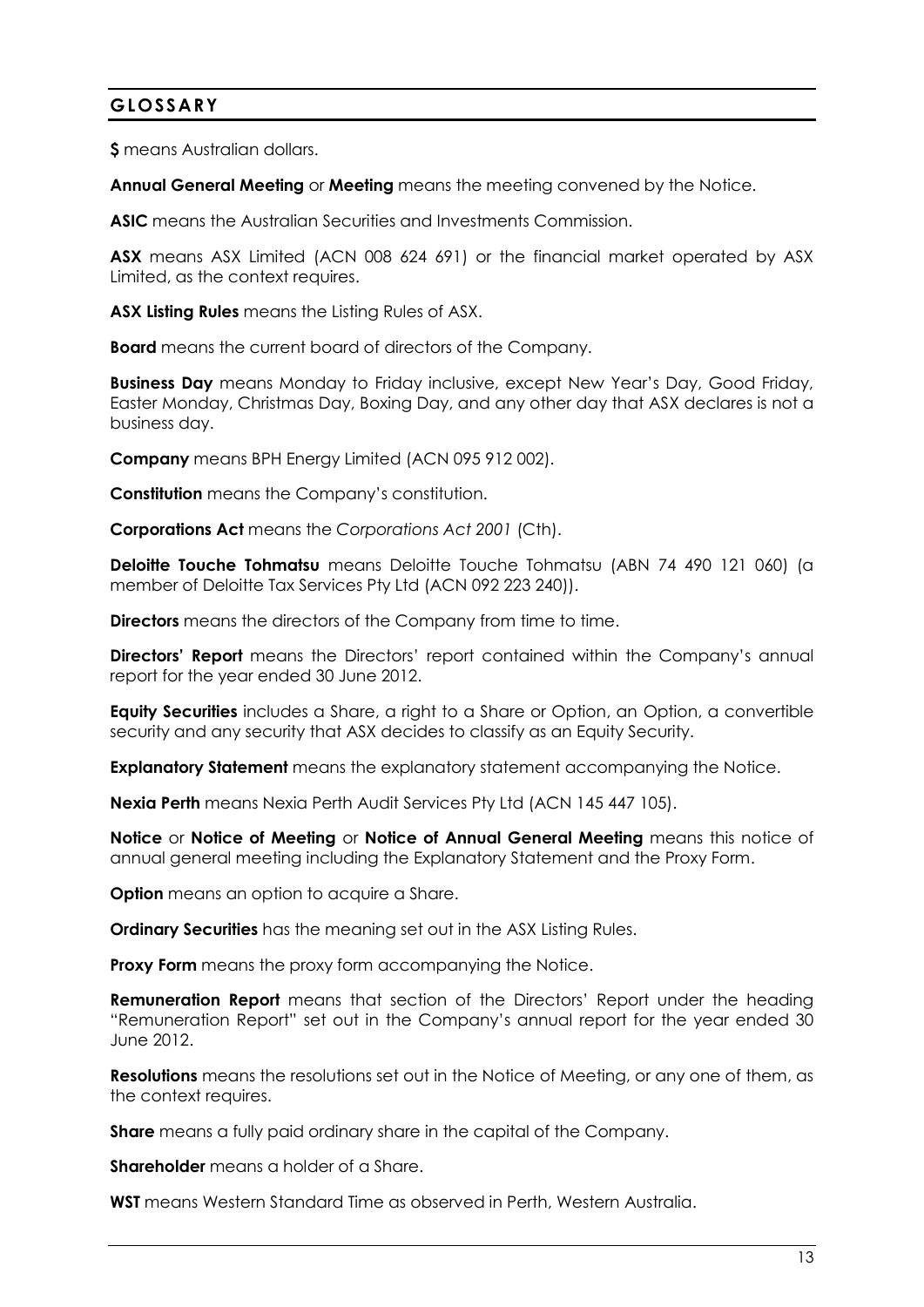# **ANNEXURE A**

BPH Energy Limited 14 View Street NORTH PERTH WA 6006

In accordance with section 328B(1) of the *Corporations Act 2001* (Cth) (**Corporations Act**), I, David Leslie Breeze, being a member of BPH Energy Limited (**Company**), nominate Nexia Perth Audit Services Pty Ltd (ACN 145 447 105) to fill the office of auditor of the Company.

Please distribute copies of this notice of this nomination as required by Section 328B(3) of the Corporations Act.

David Breeze 25 September 2012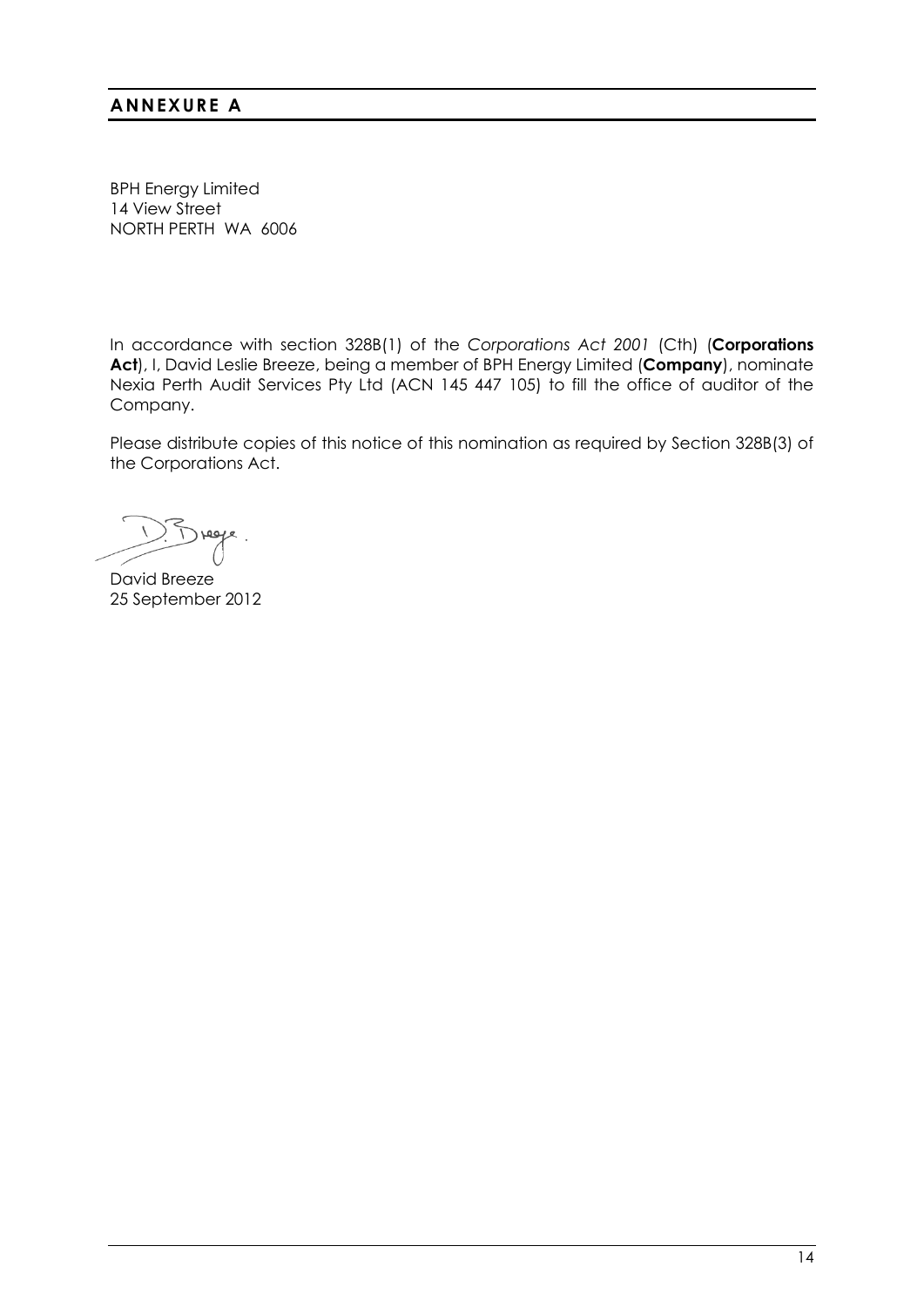#### **PROXY FORM**

**ANNUAL GENERAL MEETING**

#### **APPOINTMENT OF PROXY BPH ENERGY LIMITED ACN 095 912 002**

| I/We    |                                                                                                           |
|---------|-----------------------------------------------------------------------------------------------------------|
| of      |                                                                                                           |
|         | being a member of BPH Energy Limited entitled to attend and vote at the Annual General<br>Meeting, hereby |
| Appoint |                                                                                                           |
|         | Name of proxy                                                                                             |
| OR      | the Chair of the Annual General Meeting as your proxy                                                     |

or failing the person so named or, if no person is named, the Chair of the Annual General Meeting, or the Chair's nominee, to vote in accordance with the following directions, or, if no directions have been given, and subject to the relevant laws as the proxy sees fit, at the Annual General Meeting to be held at 10.00am (WST) on Thursday 29 November 2012 at 14 View Street, North Perth, WA 6006, and at any adjournment thereof.

#### **The Chair intends to vote undirected proxies in favour of all Resolutions in which the Chair is entitled to vote.**

#### **Voting on Business of the Annual General Meeting**

Resolution 1 – Adoption of Remuneration Report Resolution 2 – Re-election of Director – Mr Greg Gilbert Resolution 3 – Approval of 10% Placement Capacity – Shares Resolution 4 – Replacement of Auditor

**FOR AGAINST ABSTAIN**<br>  $\begin{array}{ccc}\n\Box & \quad\Box & \quad\Box \\
\Box & \quad\Box & \quad\Box \\
\Box & \quad\Box & \quad\Box \\
\Box & \quad\Box & \quad\Box\n\end{array}$ П  $\mathbf{1}$ 

**Please note**: If you mark the abstain box for a particular Resolution, you are directing your proxy not to vote on that Resolution on a show of hands or on a poll and your votes will not to be counted in computing the required majority on a poll.

#### **Important for Resolution 1**

If a member of the Key Management Personnel whose remuneration details are included in the Remuneration Report or Closely Related Party of such a member is your proxy you must direct your proxy how to vote on Resolution 1 unless that person is also the Chair in which case you must, in the absence of a direction how to vote, expressly authorise the Chair to exercise the proxy by marking the box below.

I/we direct the Chair to vote in accordance with his voting intentions on Resolution 1 (except where I/we have indicated a different voting intention above) and acknowledge that the Chair may exercise my/our proxy even though Resolution 1 is connected directly or indirectly with the remuneration of a member of the Key Management Personnel.

**If you do not mark this box, and you have not directed your proxy how to vote, the Chair will not cast your votes on Resolution 1 and your votes will not be counted in calculating the required majority if a poll is called on Resolution 1.**

| If two proxies are being appointed, the proportion of voting rights this proxy represents is |                       |                                   |  |  |  |  |
|----------------------------------------------------------------------------------------------|-----------------------|-----------------------------------|--|--|--|--|
| Signature of Member(s):                                                                      |                       | Date:                             |  |  |  |  |
| Individual or Member 1                                                                       | Member 2              | Member 3                          |  |  |  |  |
|                                                                                              |                       |                                   |  |  |  |  |
| Sole Director/Company Secretary                                                              | <b>Director</b>       | <b>Director/Company Secretary</b> |  |  |  |  |
| <b>Contact Name:</b>                                                                         | Contact Ph (daytime): |                                   |  |  |  |  |